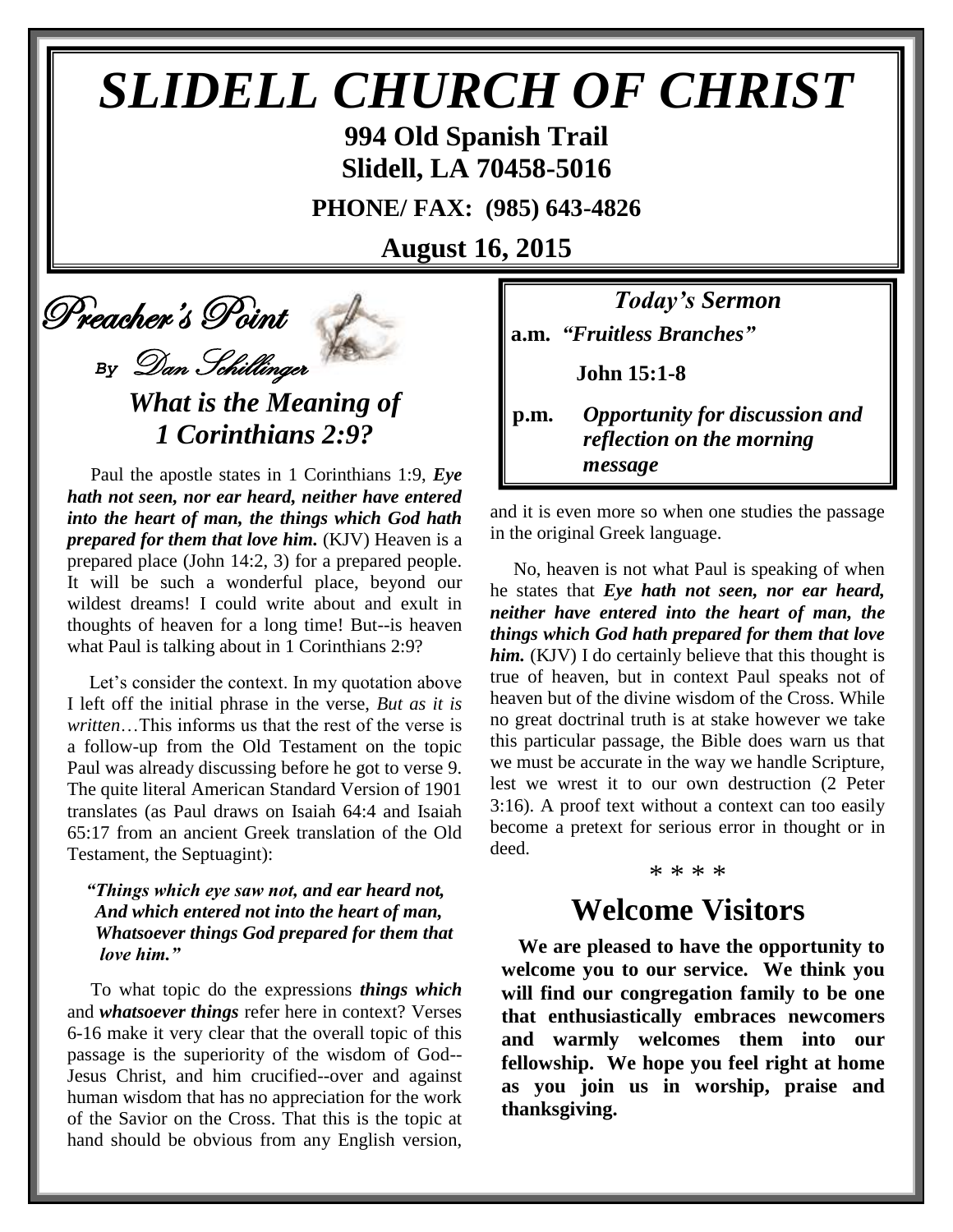## "*REMEMBER IN PRAYER*

## *&* " *ENCOURAGE"*

With Visits, Calls, & Cards

**All the victims of the recent explosions in Chinese port city of Tianjin.**

 **Jesse Fowler -** healing from a recent heart attack and subsequent surgical stent implantation.

 **Paul Moragne** - healing following a procedure that flushed out some small gallstones that had caused a gall-bladder infection accompanied by much pain.

 **Dwight Jones** - has surgery scheduled at the end of this month to remove his prostate, which is displaying some malignancy.

 **Angel Mangus** (of Houston, TX, niece of Carl Mangus) - afflicted with inoperable stage 4 brain cancer.

**Charles Espadron** (Claudia's brother, in Atlanta) - diagnosed with cancer in one lung. Because of his weak heart, doctors see no treatment options.

 **Shirley Ervin** - healing at home from recent neck surgery.

 **Joshua Hankins** (Cheri's grandson, in Arkansas) - healing from an infection and burst eardrum.

 **Stephanie Smith** (sister of Kevin Cox) - needs surgery for her right shoulder, but a calcium deficiency won't permit this now.

 **Jeff Vaccaro** - for the healing a recent sunburned blisters on both legs.

**Elery Martin** (friend of the Caseys, near Montgomery, AL) - five year old girl experiencing seizures, awaiting recent tests results.

**Zach Steele** - for success and healing through the process of receiving his long-awaited bone marrow transplant.

**Cecilia McDonald** (Kate's mom, in Pleasanton, Texas) - thanksgiving that her physical condition has improved well enough for her to attend church. Pray that her health continues to improve while she receives in-home care.

**Rosa Nuñez** (good friend of the Vargas family) - having serious painful health problems.

**Ken Cheri** (Courtney's brother) - still healing well following recent successful hip replacement surgery.

**Jessica Fowler** (Jesse and Shirley's granddaughter, a resident of Lockport, LA**)** - has some vexing problems besetting her.

**Terri Jones** - pray that she'll come to feel better through her negative phases in her Epstein-Barr disorder.

**Dale Epperley** - awaiting a new prosthesis to that will relieve the pain and inflammation in his leg.

**Gerald Molina** - still seeing doctors for spinal stenosis. On the positive side, he has lost some weight, is breathing better, and fluid build-up throughout his body has subsided.

**Jace Roig** (newborn son of Colton Roig) - is home and gaining weight. But he is afflicted an arachnoid cyst in his brain, and cardiac openings that have not yet healed.

**Sharon Honoré** (sister of Anita, and a member at the Crowder Blvd. church) - has advanced breast cancer.

 **Maria Aurelia Alsaro** (Marisol's mother, in Costa Rica) - afflicted with kidney problems.

 **Clara Leonard** - overall pain continues to subside somewhat, though her ankle bothers her now.

 **Mildred Tymkiw** - trying to schedule outpatient heart-valve surgery soon, at Ochsner Hospital in Metairie.

 **Bobby Leonard** - awaiting test results from his recent appointment with a kidney specialist.

 **Micah Casey -** healing from a finger cut.

 **Chad Michael** - a recent visitor who is undergoing hardships.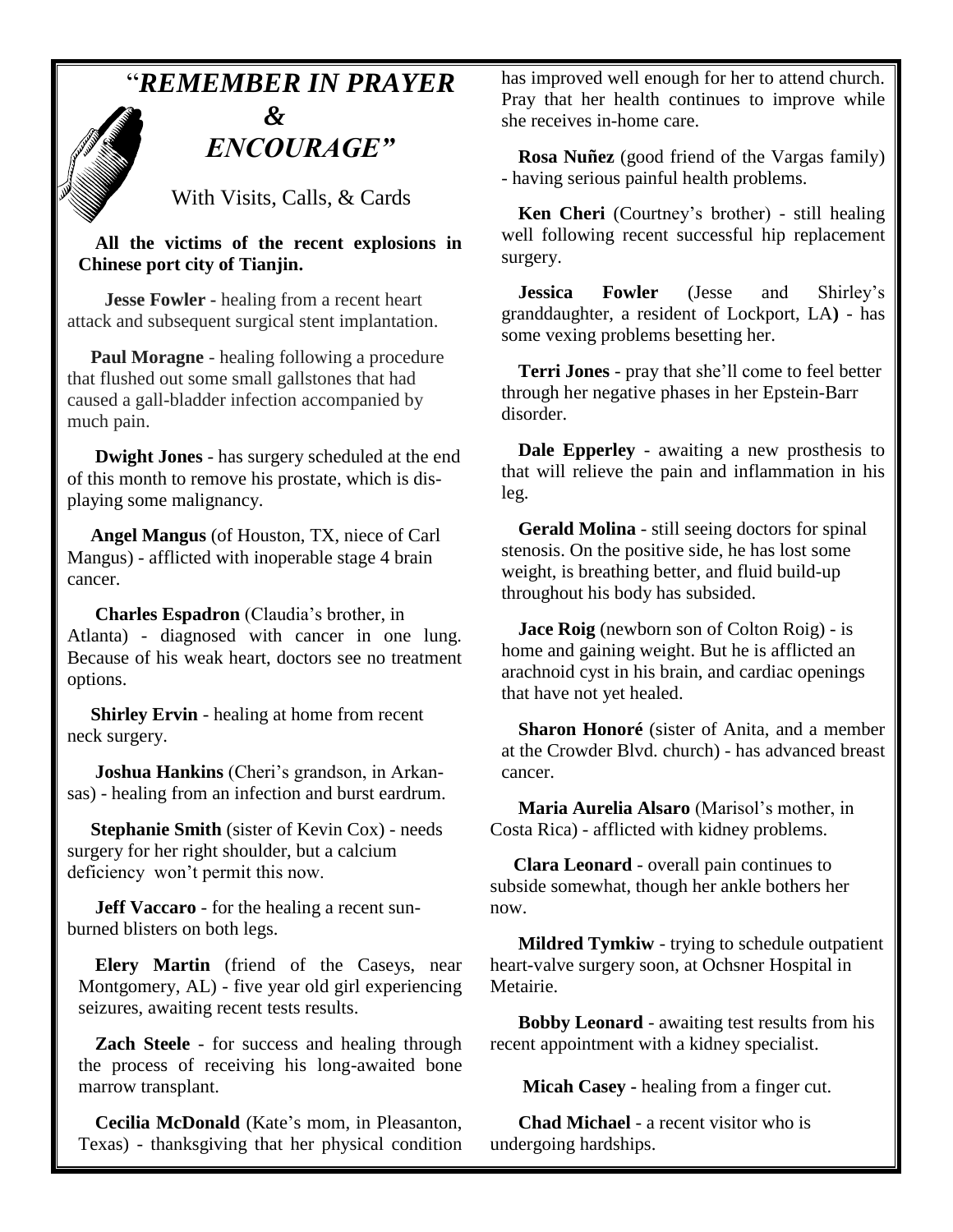**Pray for all who are travelling.**

**Pray for Latino evangelism in our area.**

**Pray for our elders: Courtney Cheri, Dwight Jones and Gerald Molina.**

**Pray for President Obama and all our elected officials.**

**Pray for our men and women in our armed forces, both here and abroad!**

#### **\* \* \* \***

## *The Epistles: Applying Them Today*

Adapted from Fee & Stuart, *How to Read the Bible for All Its Worth* (3rd edition)

We have been discussing the subject of how to apply the New Testament epistles to our lives today. The area of application of any sort of literature to our lives today is called is called *hermeneutics*. What is the hermeneutics of the New Testament epistles, that is, what do these texts mean to *us*?

In the last article we stated that the second basic rule is actually a different way of expressing our common hermeneutics. It says: *Whenever we share comparable particulars (i.e., similar specific life situations) with the First Century setting, God's word to us is the same as his word to them.* It is this rule that causes most of the passages and the community-directed commands in the Epistles to give today's Christians a sense of identity with the First Century. It is still true that "*all have sinned*" and that "*by grace we are saved through faith*." Clothing ourselves with "*tender mercies, kindness, humility, meekness and longsuffering*" (Colossians 3:12) is still God's word to his children.

Once we have done our exegesis and have discovered God's word *to them (the original recipients of the epistles)*, we have immediately brought ourselves under that same word. We still have local churches, which still have leaders who need to hear the word and take care how they build the church. It appears that the church has too often been built with wood, hay, and stubble, rather than with gold, silver, and precious stones, and such work when tried by fire has been found wanting. First Corinthians 3:16, 17 is still God's address to us as to our responsibilities to the local church. It must be a place where God's Spirit is known to dwell, and which therefore stands as God's alternative to the sin and alienation of worldly society.

The great caution here is that we do our exegesis well, so that we have confidence that our situations and particulars are genuinely comparable to theirs. This is why the careful reconstruction of their problem is *so* important. For example, it is significant for our application today to note that the lawsuit in 1 Corinthians 6:1-11 was between two Christian brothers before a pagan judge out in the open marketplace in Corinth. The point of the text does not change if the judge happens to be a Christian or because the trial takes place in a courthouse. The wrong is for two brothers to go to law outside the church, as verses 6-11 make perfectly clear. On the other hand, one might rightly ask whether this would still apply to a Christian suing a corporation in modern America, for in this case not all the particulars would remain the same--although one's decision should surely take Paul's appeal to the non-retaliation ethic of Jesus (v. 7) into account.

All of what has been said thus far seems easy enough. But the question as to how a text such as 1 Corinthians 6:1-11 might apply *beyond* its specific particulars is but one of the several kinds of questions that needs to be discussed. The rest of this lesson addresses such problems.

#### *The Problem of Extended Application*

 The first problem is the one just mentioned. When there are comparable particulars and comparable contexts in today's church, is it legitimate to extend the application of the text to other contexts, or to make a text apply to a context totally foreign to its First Century setting? For example, it might be argued that even though 1 Corinthians 3:16, 17 addresses the local church, it also presents the principle that what God has set aside for himself by the indwelling of his Spirit is sacred, and whoever destroys that will come under God's awful judgment. May not this principle now be applied to the individual Christian to teach that God will judge the person who abuses his or her body? Similarly, 1